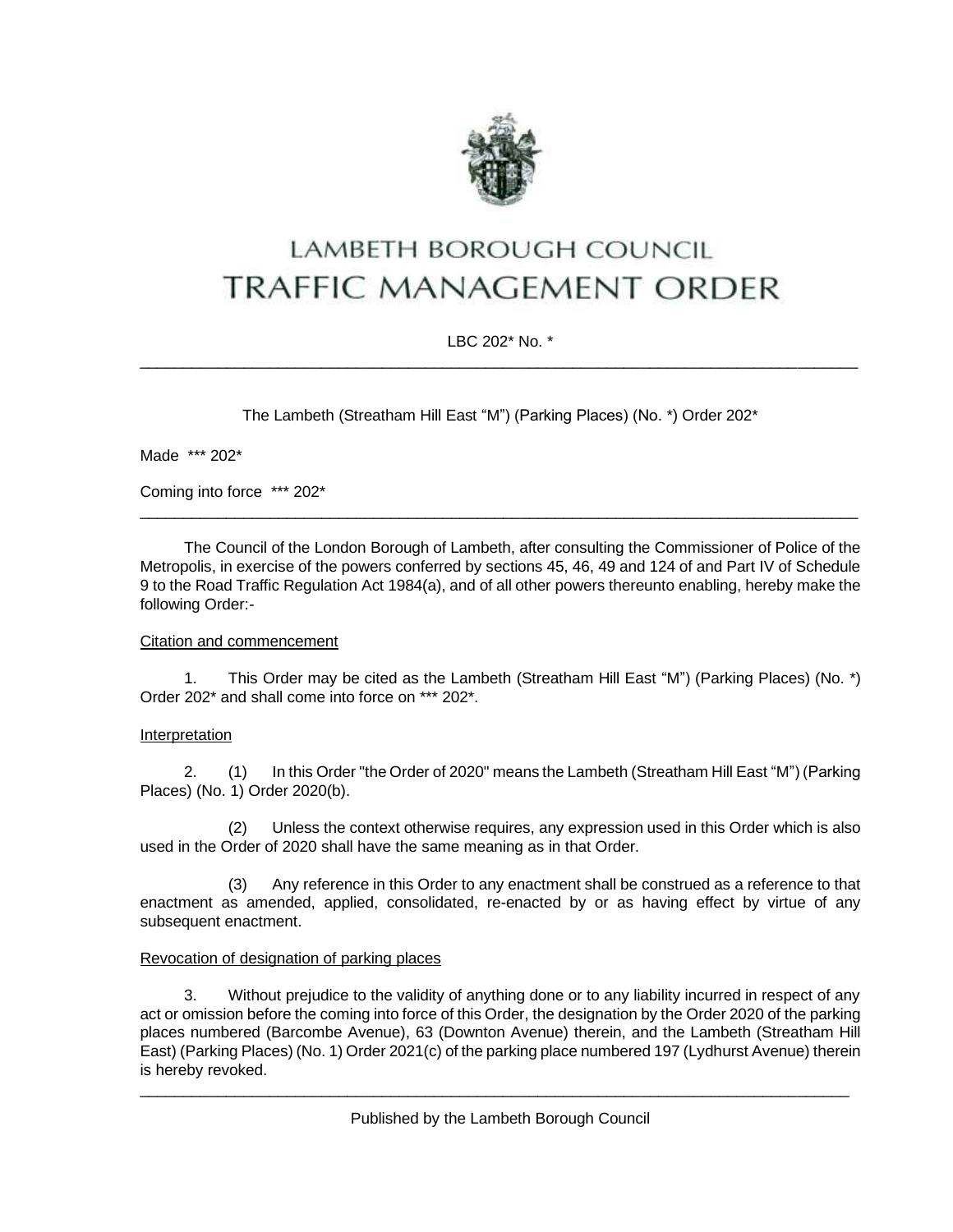(a) 1984 c.27 (b) LBC 2020/69 (c) LBC2021/29

#### Designation of parking places and application of the Order of 2020 thereto

4. (1) Each area on a highway comprising a length of carriageway of a street specified in column 2 of the Schedule to this Order and bounded on one side of that length by the edge of the carriageway and on the other sides by a white line marking is designated as a parking place.

(2) The reference in this Article to a white line marking shall be construed as a reference to the white line marking (either broken or continuous) provided for in Schedule 7 to the Traffic Signs Regulations and General Directions 2016(a) or, if applicable, authorised by the Secretary of State by virtue of section 64 of the Road Traffic Regulation Act 1984.

(3) The provisions of the Order of 2020 (other than Articles 3 and 16) shall apply to the areas designated as parking places by this Order as if in those provisions any reference to a parking place included a reference to an area designated as a parking place by this Order and as if any reference to Schedule 1 of the Order of 2020 included a reference to Schedule 1 to this Order, and as if any reference to Schedule 2 of the Order of 2020 included a reference to Schedule 2 to this Order.

#### Placing of traffic signs, etc.

- 5. The Council shall:-
	- (a) place and maintain traffic signs indicating the limits of each parking place referred to in Schedules 1 and 2 to this Order;
	- (b) place and maintain in or in the vicinity of each parking place referred to in Schedule 1 and 2 to this Order traffic signs indicating that such parking place may be used during the permitted hours for the leaving only of the vehicles specified in Article 4(2) of the Order of 2020;
	- (c) carry out such other works as is reasonably required for the purposes of the satisfactory operation of each parking place referred to in Schedules 1 and 2 to this Order.

Dated this \*\*\*\* day of \*\* 202\*.

Ben Stevens Highway Network Manager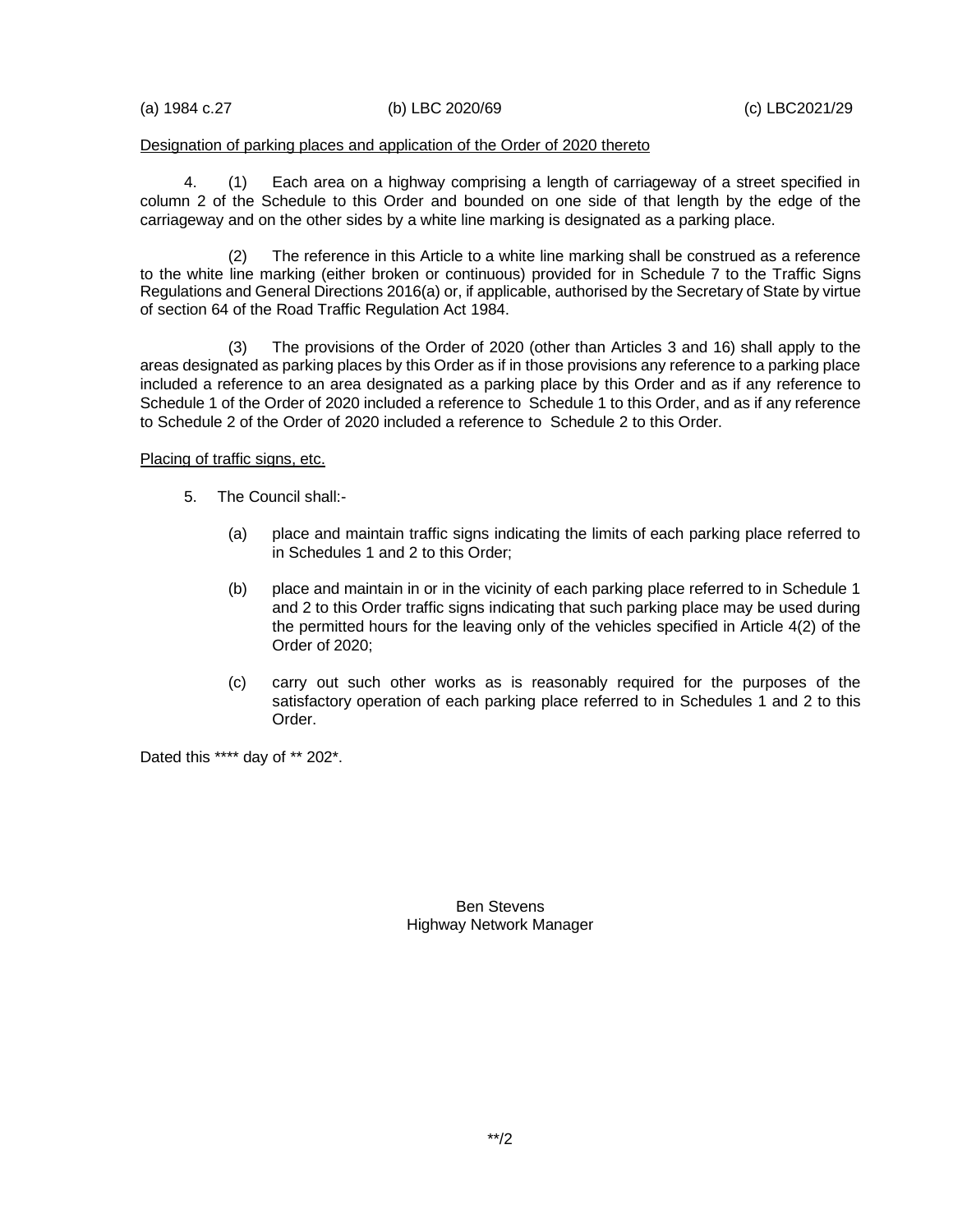$(a)$  S.I. 2016/362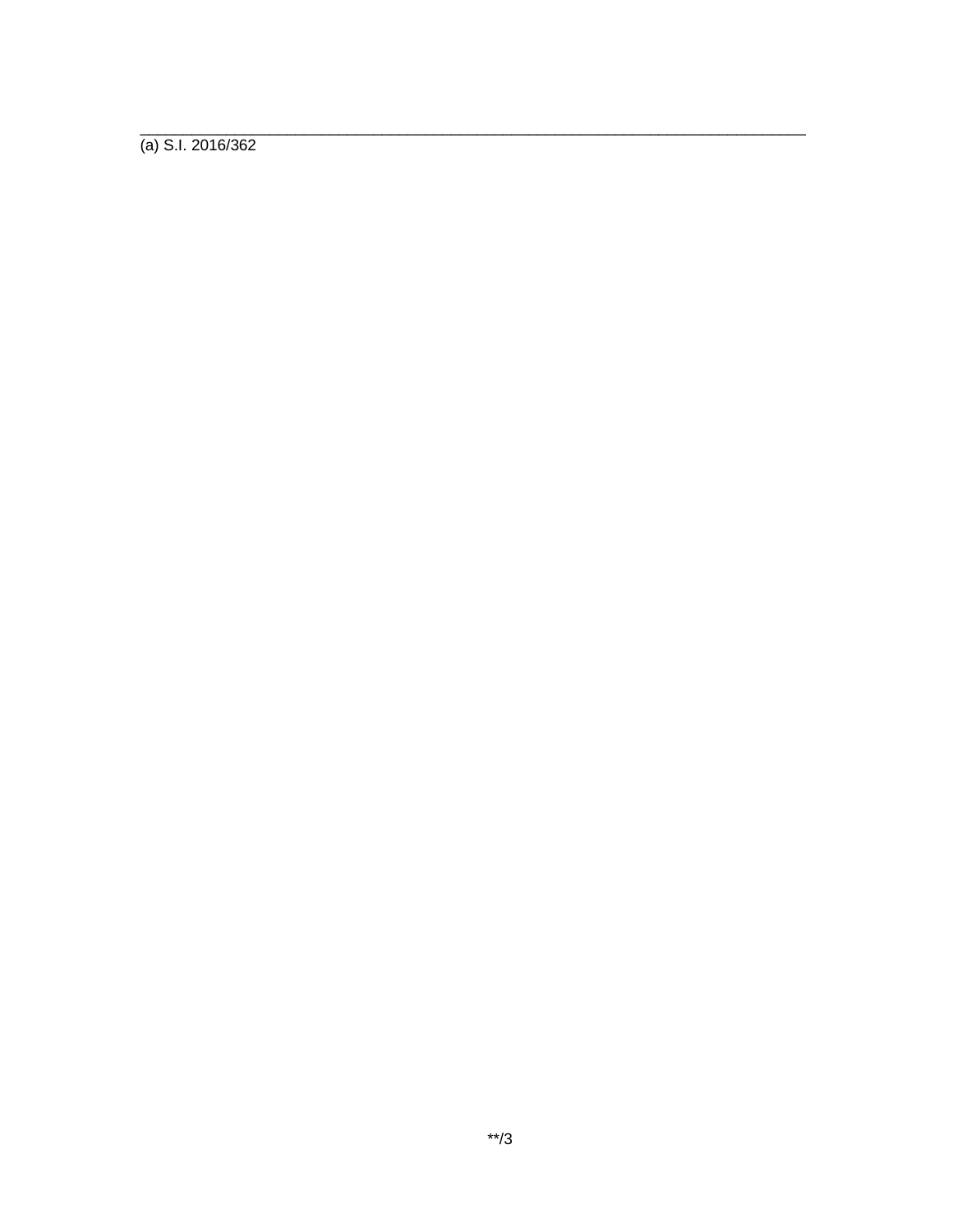### SCHEDULE 1

IN RELATION TO A PARKING PLACE REFERRED TO IN THIS SCHEDULE THE EXPRESSION "PERMITTED HOURS" MEANS THE PERIOD BETWEEN 10 A.M. AND 12 NOON ON MONDAYS TO FRIDAYS INCLUSIVE, ANY SUCH DAY NOT BEING CHRISTMAS DAY, GOOD FRIDAY OR A BANK HOLIDAY.

PARKING PLACES IN WHICH A VEHICLE MAY BE LEFT DURING THE PERMITTED HOURS PROVIDED:-

- (A) THE PARKING CHARGE HAS BEEN PAID USING THE ELECTRONIC PAYMENT SYSTEM (AND THE VEHICLE IS LEFT FOR NOT MORE THAN A MAXIMUM PERIOD OF ONE HOUR); OR
- (B) THE VEHICLE DISPLAYS EITHER A VALID HARD COPY RESIDENT'S PERMIT, A VALID HARD COPY CAR CLUB PERMIT, A VALID HARD COPY HEALTH CARE PERMIT, A VALID HARD COPY VISITOR'S PERMIT OR A VALID HARD COPY TRADE PERMIT, ISSUED IN RESPECT OF THAT VEHICLE, OR THERE APPEARS ON A HAND-HELD DEVICE AN INDICATION THAT AN ELECTRONIC VERSION OF ONE OF THOSE PERMITS OR A FLEXIBLE CAR CLUB PERMIT HAS BEEN GRANTED IN RESPECT OF THAT VEHICLE AND THE PERMIT IS VALID.

| Parking | Designated parking place                                                   | Special   |
|---------|----------------------------------------------------------------------------|-----------|
| place   |                                                                            | manner of |
| No.     |                                                                            | standing  |
|         | 2                                                                          | 3         |
|         |                                                                            |           |
|         | <b>BARCOMBE AVENUE, south-west side,</b>                                   |           |
| $***$   | From a point 5.30 metres north-west of the common boundary of Nos 224/226  |           |
|         | and 228/230 Barcombe Avenue to a point 6.60 metres south-east of the       |           |
|         | common boundary of Nos. 256/258 and 260/262 Barcombe Avenue                |           |
|         |                                                                            |           |
|         | <b>LYDHURST AVENUE, north-east side,</b>                                   |           |
| $***$   | From a point 6.60 metres east of the common boundary of Nos. 113/115 and   |           |
|         | 117/119 Lydhurst Avenue to a point 6.60 metres west of the common boundary |           |
|         | of Nos, 121/123 and 125/127 Lydhurst Avenue.                               |           |
|         |                                                                            |           |
|         | DOWNTON AVENUE, north-east side,                                           |           |
| $***$   | From the common boundary of Nos. 91 and 93 Downton Avenue to a point 4.90  |           |
|         | metres north-west of the south-eastern wall of No. 103 Downton Avenue.     |           |
|         |                                                                            |           |